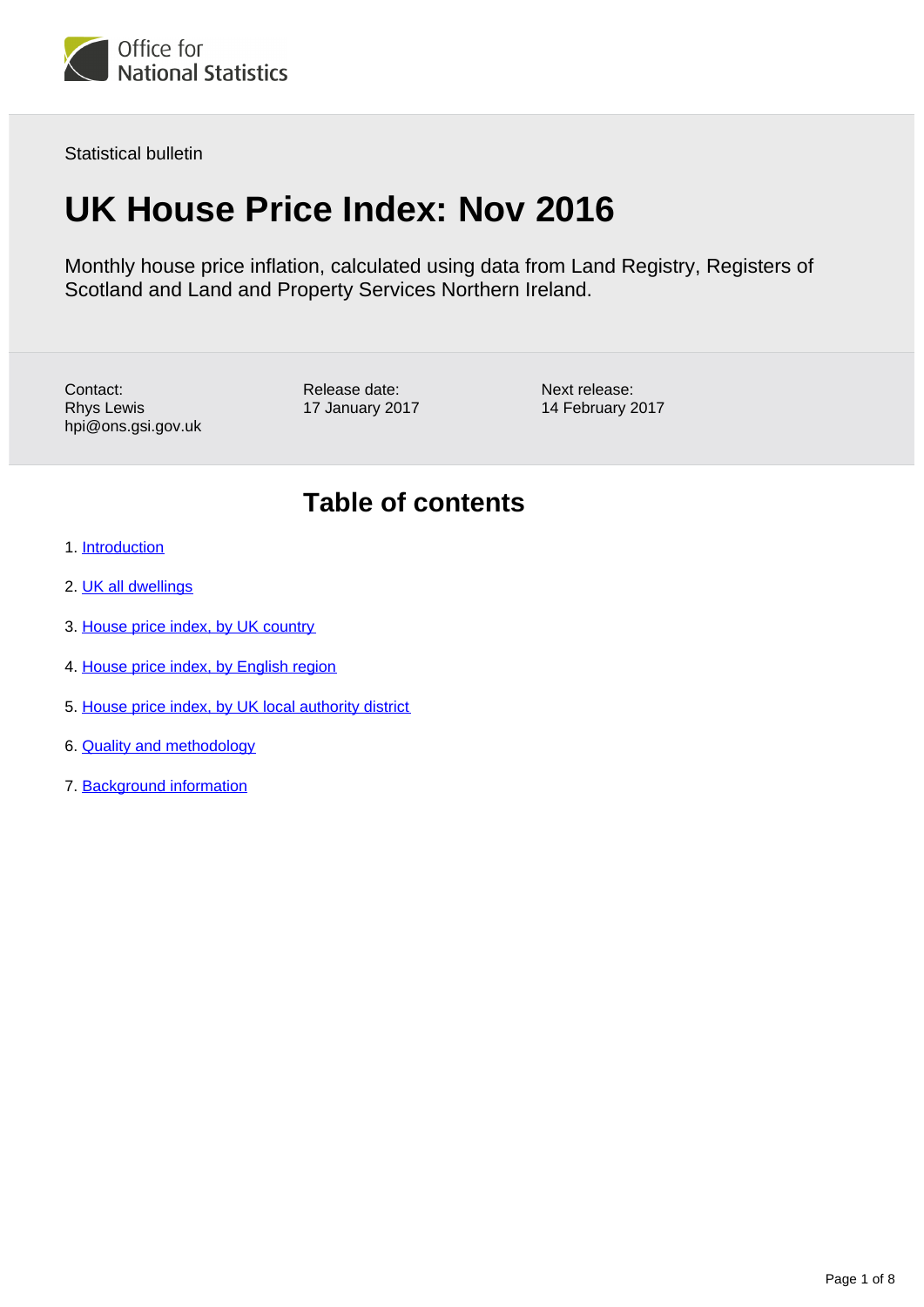# <span id="page-1-0"></span>**1 . Introduction**

This is a high-level summary of the UK House Price Index (HPI), which replaces the previous house price indices separately published by the Land Registry and the Office for National Statistics. For full details, including commentary, historical data tables and analytical tools please see the [main publication of the new House Price](https://www.gov.uk/government/collections/uk-house-price-index-reports)  [Index](https://www.gov.uk/government/collections/uk-house-price-index-reports), published today on the GOV.UK website.

The UK HPI is a joint production by Land Registry, Land and Property Services Northern Ireland, Office for National Statistics and Registers of Scotland.

### <span id="page-1-1"></span>**2 . UK all dwellings**

Average house prices in the UK have increased by 6.7% in the year to November 2016 (up from 6.4% in the year to October 2016), continuing the strong growth seen since the end of 2013.

### **Figure 1: Annual house price rates of change, UK all dwellings from January 2006 to November 2016**



**Source: Land Registry, Registers of Scotland, Land and Property Services Northern Ireland and Office for National Statistics Notes:**

- 1. Not seasonally adjusted.
- 2. The full [House Price Index](https://www.gov.uk/government/collections/uk-house-price-index-reports) release is available to download from Land Registry at GOV.UK

The average UK house price was £218,000 in November 2016. This is £14,000 higher than in November 2015 and £2,000 higher than last month.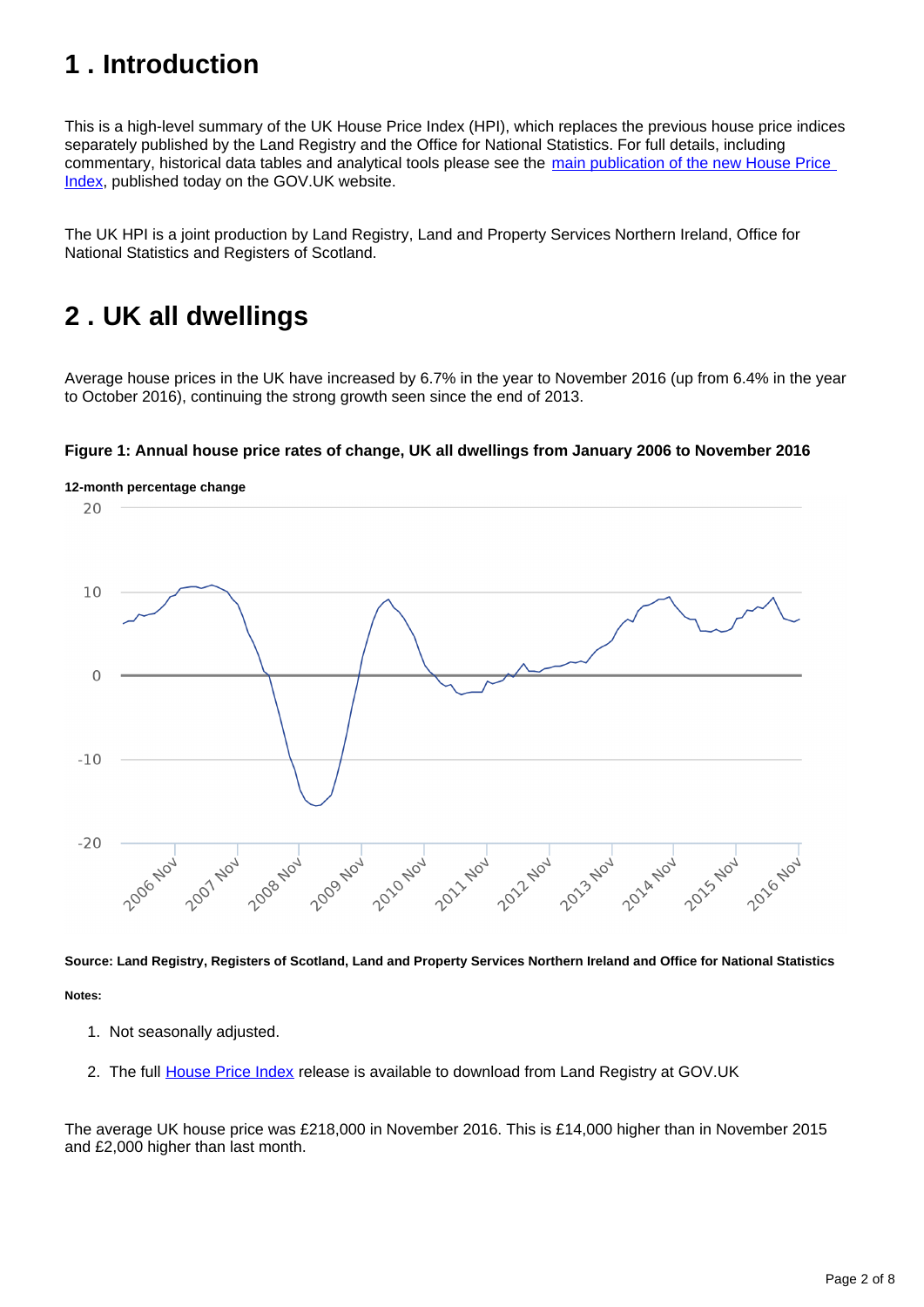# **Figure 2: Average UK house price, January 2005 to November 2016**<br>240.000 **£ thousands**



**Source: Land Registry, Registers of Scotland, Land and Property Services Northern Ireland and Office for National Statistics**

**Notes:**

- 1. Not seasonally adjusted.
- 2. The full <u>House Price Index</u> release is available to download from Land Registry at GOV.UK.

# <span id="page-2-0"></span>**3 . House price index, by UK country**

The main contribution to the increase in UK house prices came from England, where house prices increased by 7.2% over the year to November 2016, with the average price in England now £234,000. Wales saw house prices increase by 4.1% over the last 12 months to stand at £147,000. In Scotland, the average price increased by 3.3% over the year to stand at £143,000. The average price in Northern Ireland currently stands at £124,000.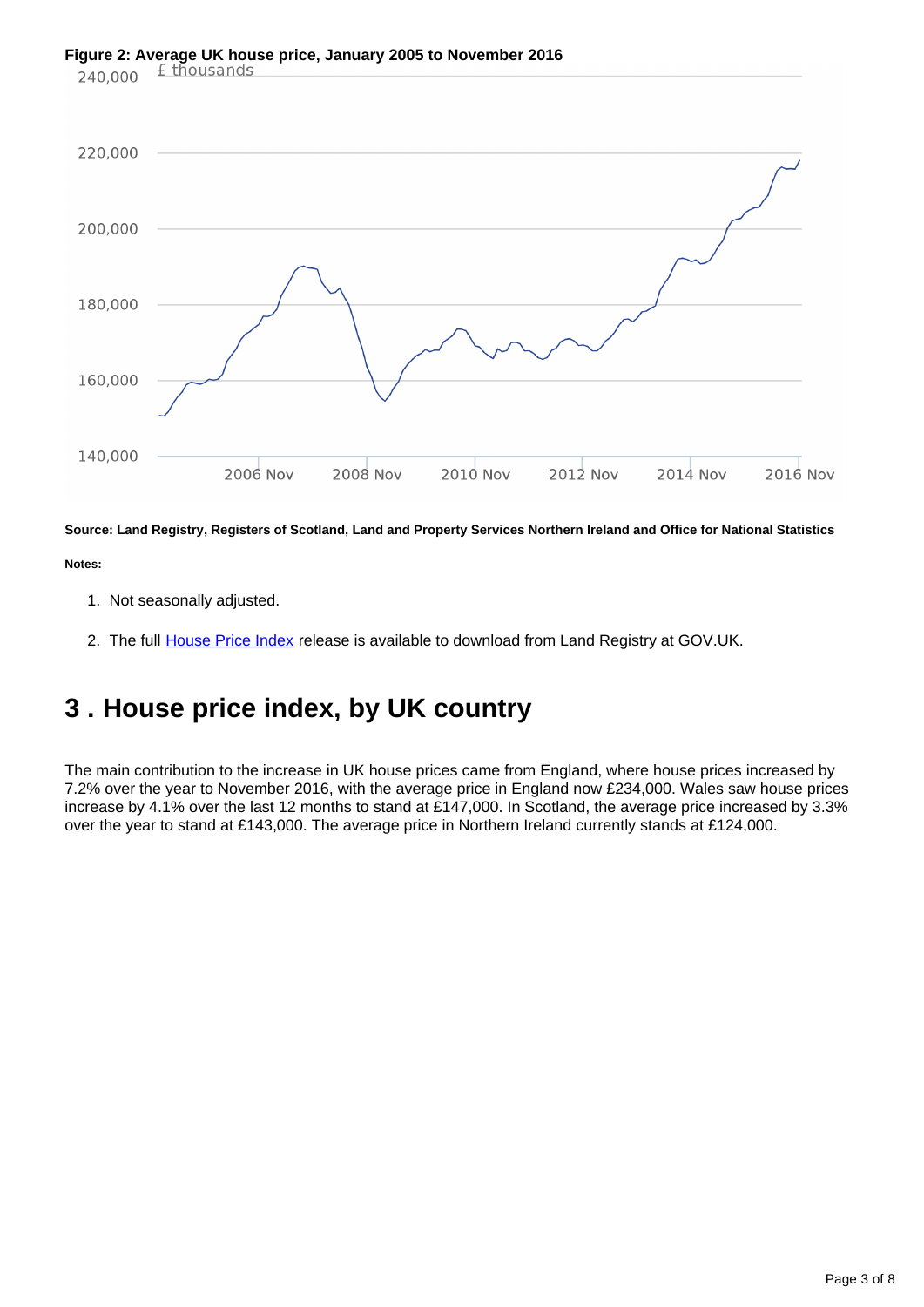



**Source: Land Registry, Registers of Scotland, Land and Property Services Northern Ireland and Office for National Statistics**

**Notes:**

- 1. Not seasonally adjusted.
- 2. The full <u>House Price Index</u> release is available to download from Land Registry at GOV.UK.

### <span id="page-3-0"></span>**4 . House price index, by English region**

On a regional basis, London continues to be the region with the highest average house price at £482,000, followed by the South East and the East of England, which stand at £313,000 and £278,000 respectively. The lowest average price continues to be in the North East at £127,000.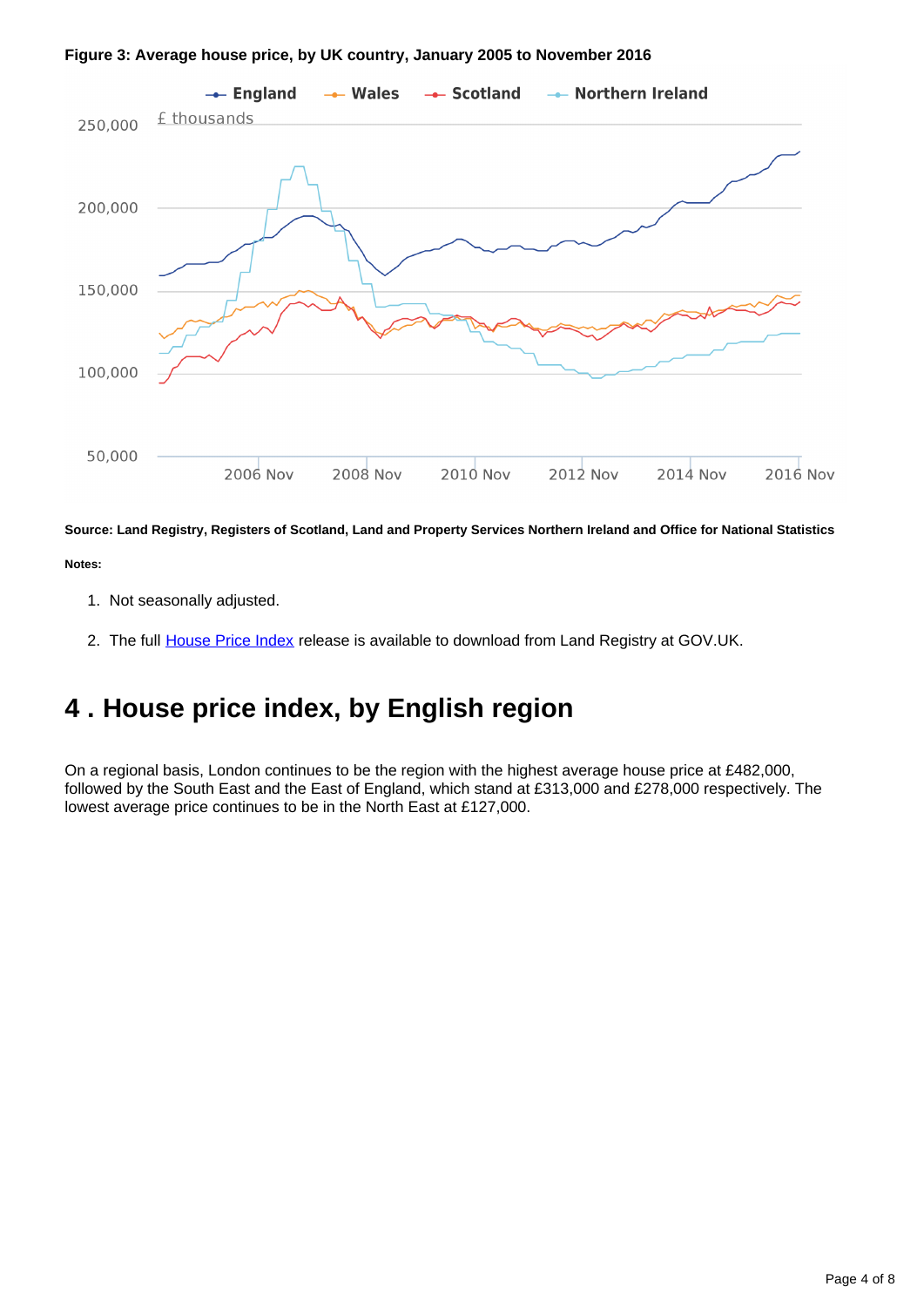#### **Figure 4: Average house price, by English region, January 2004 to November 2016**



#### **Source: Land Registry and Office for National Statistics**

#### **Notes:**

- 1. Not seasonally adjusted.
- 2. The full <u>House Price Index</u> release is available to download from Land Registry at GOV.UK.

The East of England is the region which showed the highest annual growth, with prices increasing by 10.5% in the year to November 2016. Growth in the South East was second highest at 8.6%, followed by London at 8.1%. The lowest annual growth was in the North East, where prices increased by 3.2% over the year.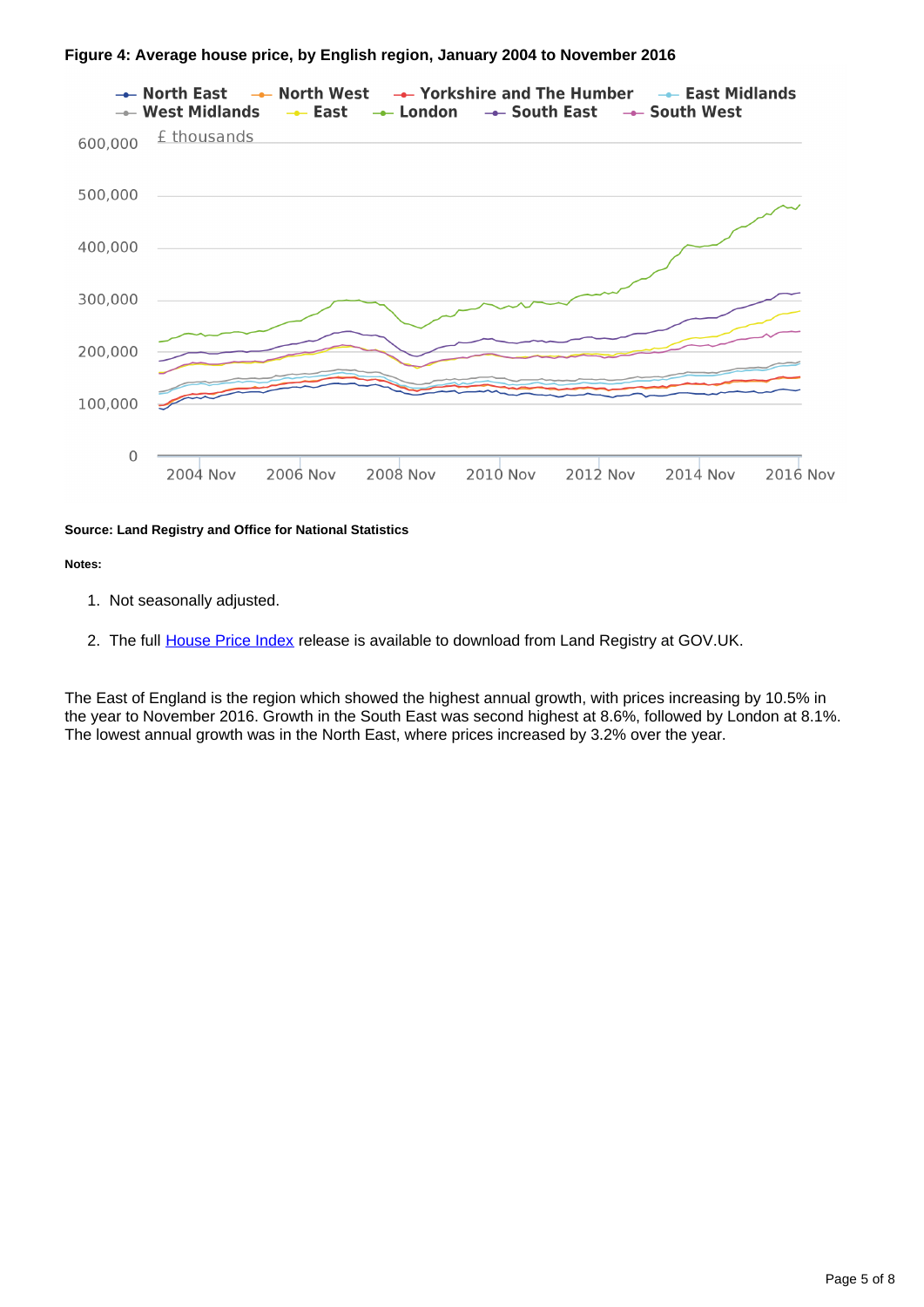### **Figure 5: All dwellings annual house price rates of change, year to November 2016: by English region**



#### **Source: Land Registry and Office for National Statistics**

#### **Notes:**

- 1. Not seasonally adjusted.
- 2. The full <u>House Price Index</u> release is available to download from Land Registry at GOV.UK.

### <span id="page-5-0"></span>**5 . House price index, by UK local authority district**

The local authority showing the largest annual growth in the year to November 2016 was Rutland, where prices increased by 20.7% to stand at £307,000. The lowest annual growth was recorded in the City of Aberdeen, where prices fell by 7.8% to stand at £172,000.

In November 2016, the most expensive borough to live in was Kensington and Chelsea, where the cost of an average house was £1.3 million. In contrast, the cheapest area to purchase a property was Burnley, where an average house cost £75,000.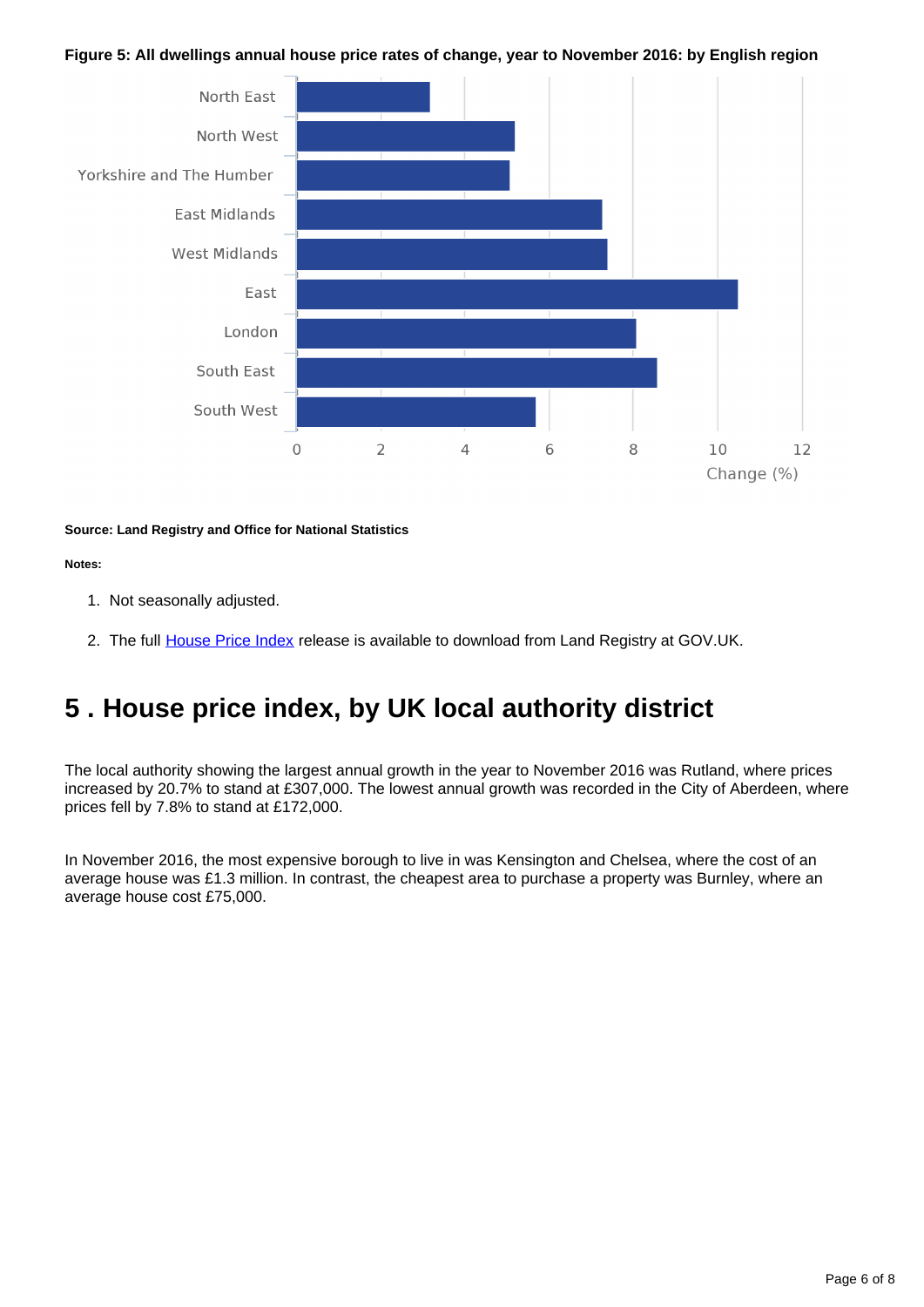### **Table 1: Top and bottom 5 UK Local Authorities, by annual growth in the year to November 2016**

| Top 5 Local Authorities           | % change | Average price $(E)$ |
|-----------------------------------|----------|---------------------|
| Rutland                           | 20.7     | 307,070             |
| Maldon                            | 18.0     | 322,933             |
| Barking and Dagenham              | 17.0     | 288,873             |
| <b>Basildon</b>                   | 16.8     | 300,450             |
| <b>East Renfrewshire</b>          | 16.6     | 225,312             |
| <b>Bottom 5 Local Authorities</b> | % change | Average price $(E)$ |
| City of Aberdeen                  | $-7.8$   | 171,530             |
| Inverclyde                        | $-7.8$   | 95,551              |
| North Ayrshire                    | $-5.4$   | 96,041              |
| Aberdeenshire                     | $-4.9$   | 191,072             |

Source: Land Registry, Registers of Scotland and Land and Property Services Northern Ireland.

Notes:

1. The full House Price Index release is available to download from Land Registry at GOV.UK.

Middlesbrough **-3.2** 106,802

### <span id="page-6-0"></span>**6 . Quality and methodology**

The [UK House Price Index \(HPI\) Quality and Methodology Information document](http://www.ons.gov.uk/economy/inflationandpriceindices/qmis/housepriceindexhpiqmi) contains important information on:

- the strengths and limitations of the data
- the quality of the output: including the accuracy of the data and how it compares with related data
- uses and users
- how the output was created

# <span id="page-6-1"></span>**7 . Background information**

The UK House Price Index (HPI) has been published initially as an [experimental official statistic](https://www.ons.gov.uk/methodology/methodologytopicsandstatisticalconcepts/guidetoexperimentalstatistics) to allow for users to acclimatise to the format of the new HPI, to evaluate user reaction to the new data, to continue evolution of data publication to meet user requirements and to further develop the data sources used in the production. While the methodology for the new UK HPI has been finalised, further work is taking place to secure additional property attributes data (such as from Scottish Assessors) that will supplement and provide additional assurance to the future production process.